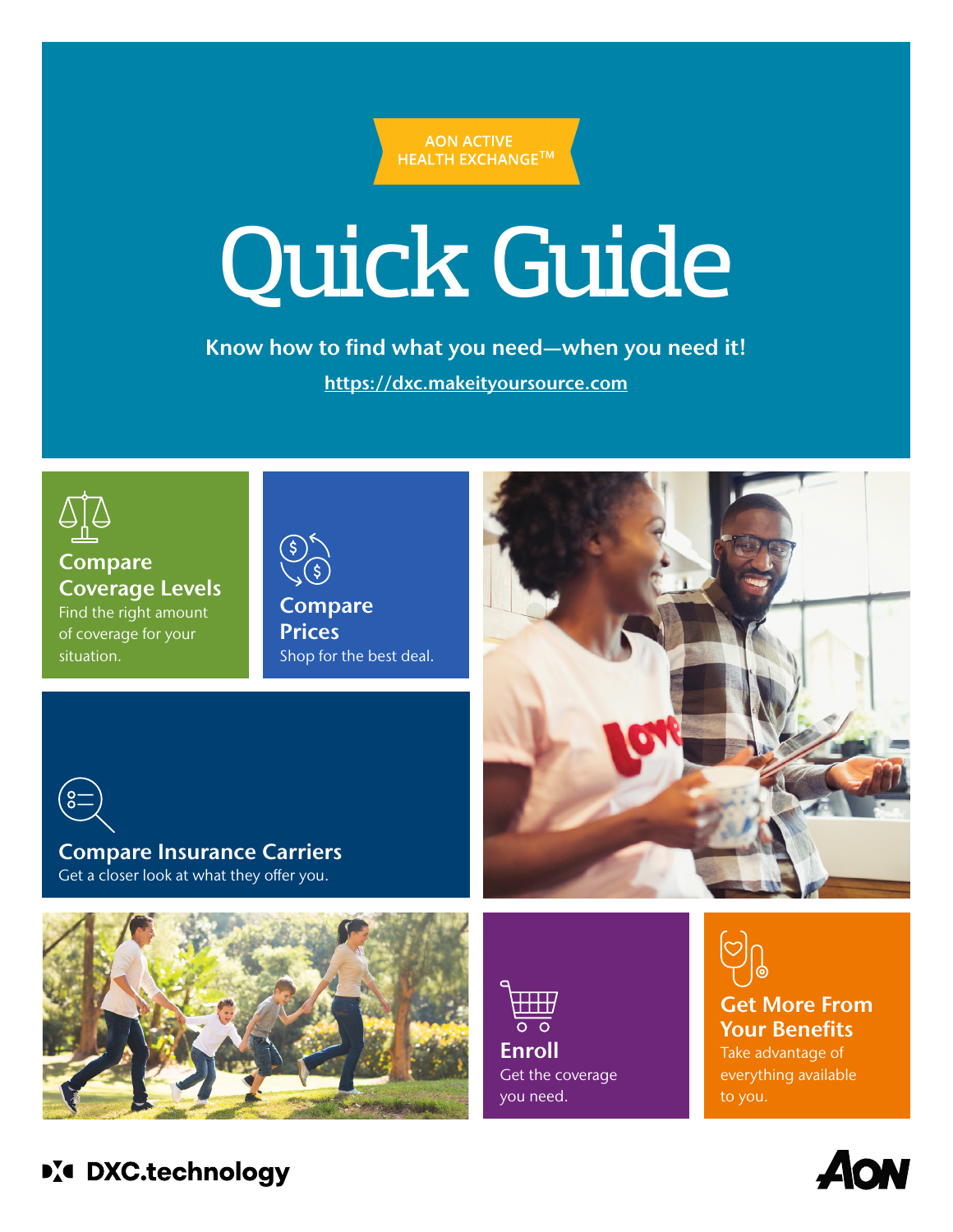# Choose Your Benefits

#### Get Ready Now, Enroll Before Your Deadline

The Aon Active Health Exchange™ makes it easy to find the right fit. Just choose your coverage level, the price you want to pay, and the insurance carrier you want to work with.



# Get Up to Speed

Visit the Make It Yours website at **[https://dxc.makeityoursource.com](https://dxc.makeityoursource.com/)**.

- Watch quick videos to see what the exchange is all about.
- Compare the coverage levels side by side.
- Compare the costs of your health care options to find the best deal.
- Get to know the carriers through [Your Carrier Connection](https://dxc.makeityoursource.com/your-carrier-connection)-get overviews, compare features and services, and access preview sites to see provider networks and prescription drug information.
- Find information about other benefits available through DXC.



## Enroll

Log on to the enrollment website at **[http://www.yourbenefitsresources.com/dxc](https://leplb0490.upoint.alight.com/web/csc/login?forkPage=false#/routing)** and click **Enroll Now**.

- Get fast answers about the best medical options for your situation by sharing what's important to you.
- See how others evaluated the health insurance carriers by looking at carrier ratings for customer service, provider networks, and online experience.

Once you've completed your enrollment online, you can view your future coverages and follow-ups on a confirmation page. You can also view this information through the enrollment website any time before your benefits begin.

## Remember, you must enroll to have coverage through DXC for 2021. If you don't enroll, you'll have:

- No medical or prescription drug coverage.
- No Health Savings Account (HSA) contributions, if eligible.
- No dental or vision coverage.
- No Health Care FSA or Dependent Care FSA.
- No supplemental life or AD&D coverage.
- No short- or long-term disability coverage.